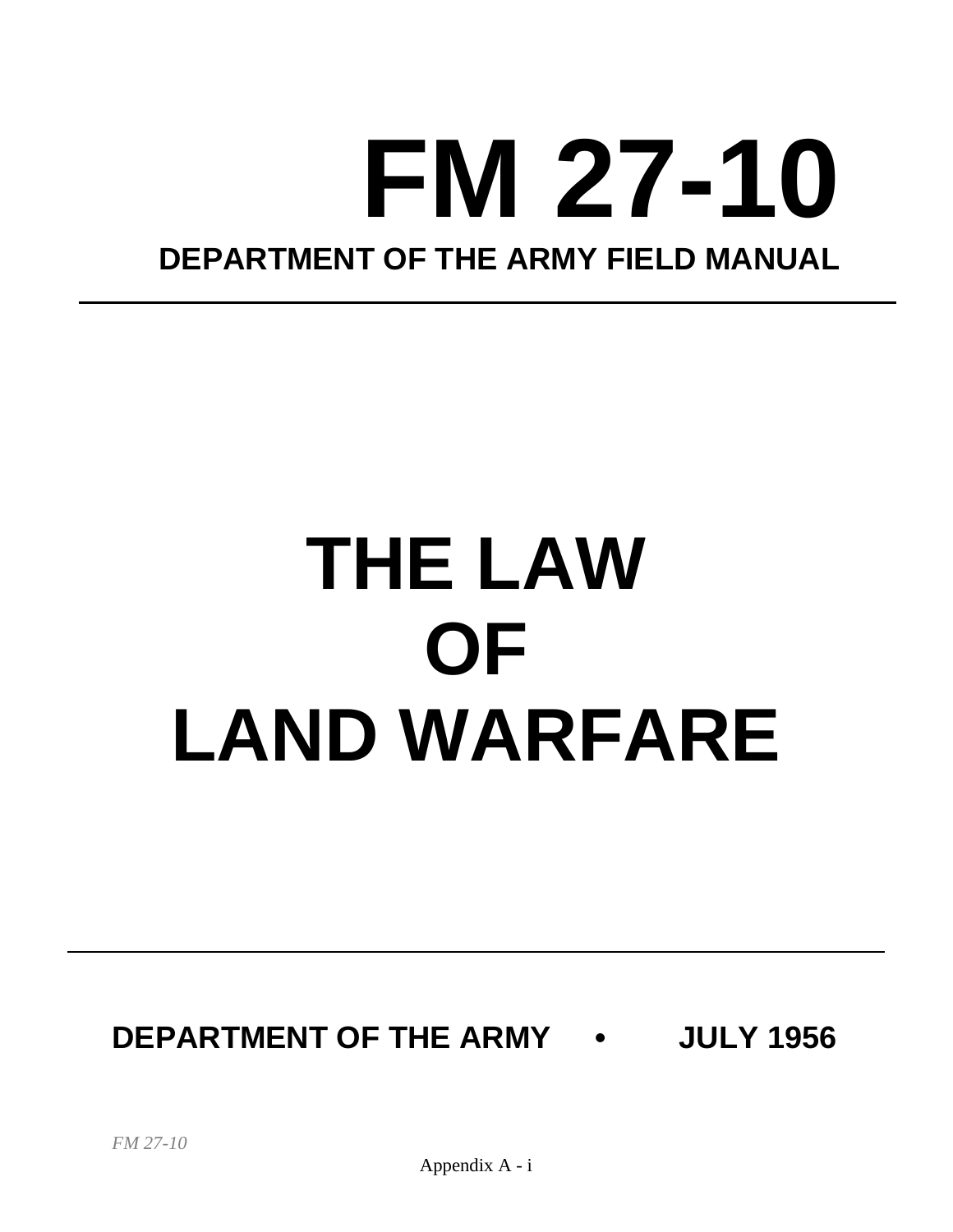# **CHAPTER 8**

# **REMEDIES FOR VIOLATION OF INTERNATIONAL LAW; WAR CRIMES**

### **Section I. REMEDIES AND REPRISALS**

#### **495. Remedies of Injured Belligerent**

In the event of violation of the law of war, the injured party may legally resort to remedial action of the following types:

*a.* Publication of the facts, with a view to influencing public opinion against the offending belligerent.

*b.* Protest and demand for compensation and/or punishment of the individual offenders. Such communications may be sent through the protecting power, a humanitarian organization performing the duties of a protecting power, or a neutral state, or by parlementaire direct to the commander of the offending forces. Article 3, H. IV, provides in this respect:

**A belligerent party which violates the provisions of the said Regulations shall, if the case demands, be liable to pay compensation. It shall be responsible for all acts committed by persons forming part of its armed forces.**

*c.* Solicitation of the good offices, mediation, or intervention of neutral States for the purpose of making the enemy observe the law of war. See Articles 11, *GWS*; 11, *GWS Sea*; 11, *GPW*; 12, *GC* (par. 19), concerning conciliation procedure through the protecting powers.

*d.* Punishment of captured offenders as war criminals.

*e.* Reprisals.

#### **496. Inquiry Concerning Violations of Geneva Conventions of 1949**

*GWS*, *GWS Sea*, *GPW*, and *GC* contain a common provision that—

**At the request of a Party to the conflict, an enquiry shall be instituted, in a manner to be decided between the interested Parties, concerning any alleged violation of the Convention.** 

**If agreement has not been reached concerning the procedure for the enquiry, the Parties should agree on the choice of an umpire who will decide upon the procedure to be followed.** 

**Once the violation has been established, the Parties to the conflict shall put an end to it and shall repress it with the least possible delay. (***GWS***, art. 52;** *GWS Sea***, art. 53;** *GPW***, art. 132;** *GC***, art. 149.)** 

#### **497. Reprisals**

*a. Definition*. Reprisals are acts of retaliation in the form of conduct which would otherwise be unlawful, resorted to by one belligerent against enemy personnel or property for acts of warfare committed by the other belligerent in violation of the law of war, for the purpose of enforcing future compliance with the recognized rules of civilized warfare. For example, the employment by a belligerent of a weapon the use of which is normally precluded by the law of war would constitute a lawful reprisal for intentional mistreatment of prisoners of war held by the enemy.

*b. Priority of Other Remedies*. Other means of securing compliance with the law of war should normally be exhausted before resort is had to reprisals. This course should be pursued unless the safety of the troops requires immediate drastic action and the persons who actually committed the offenses cannot be secured. Even when appeal to the enemy for redress has failed, it may be a matter of policy to consider, before resorting to reprisals, whether the opposing forces are not more likely to be influenced by a steady adherence to the law of war on the part of their adversary.

*c. Against Whom Permitted*. Reprisals against the persons or property of prisoners of war, including the wounded and sick, and protected civilians are forbidden (*GPW*, art. 13; *GC*, art. 33). Collective penalties and punishment of prisoners of war and protected civilians are likewise prohibited (*GPW*, art. 87;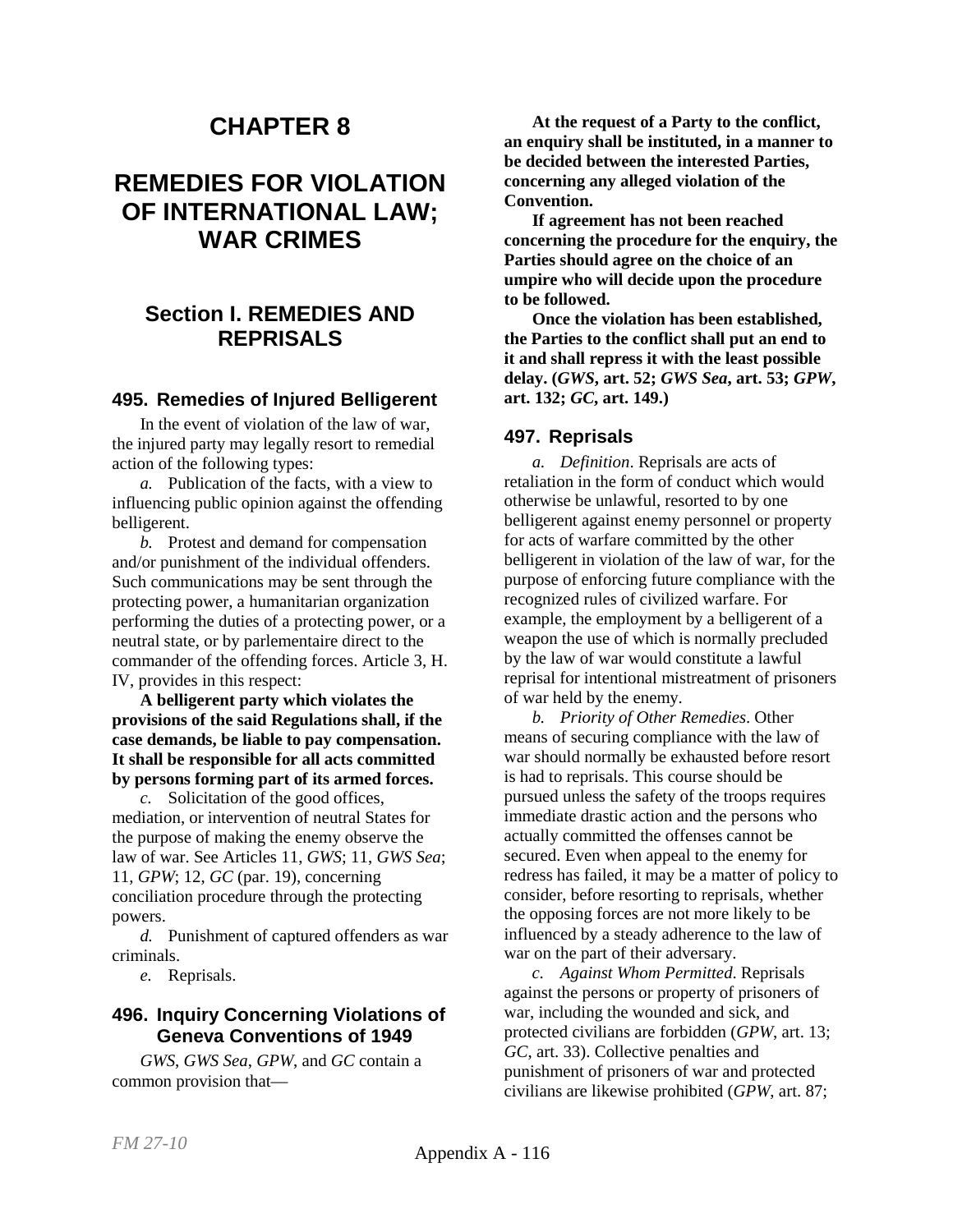*GC*, art. 99). However, reprisals may still be visited on enemy troops who have not yet fallen into the hands of the forces making the reprisals.

*d. When and How Employed*. Reprisals are never adopted merely for revenge, but only as an unavoidable last resort to induce the enemy to desist from unlawful practices. They should never be employed by individual soldiers except by direct orders of a commander, and the latter should give such orders only after careful inquiry into the alleged offense. The highest accessible military authority should be consulted unless immediate action is demanded, in which event a subordinate commander may order appropriate reprisals upon his own initiative. Illconsidered action may subsequently be found to have been wholly unjustified and will subject the responsible officer himself to punishment for a violation of the law of war. On the other hand, commanding officers must assume responsibility for retaliative measures when an unscrupulous enemy leaves no other recourse against the repetition of unlawful acts.

*e. Form of Reprisal*. The acts resorted to by way of reprisal need not conform to those complained of by the injured party, but should not be excessive or exceed the degree of violence committed by the enemy.

*f. Procedure*. The rule requiring careful inquiry into the real occurrence will always be followed unless the safety of the troops requires immediate drastic action and the persons who actually committed the offense cannot be ascertained.

*g. Hostages*. The taking of hostages is forbidden (*GC*, art. 34). The taking of prisoners by way of reprisal for acts previously committed (so-called "reprisal prisoners") is likewise forbidden. (See *GC*, art. 33.)

# **Section II. CRIMES UNDER INTERNATIONAL LAW**

#### **498. Crimes Under International Law**

Any person, whether a member of the armed forces or a civilian, who commits an act which constitutes a crime under international law is responsible therefor and liable to punishment. Such offenses in connection with war comprise:

- *a.* Crimes against peace.
- *b.* Crimes against humanity.
- *c.* War crimes.

Although this manual recognizes the criminal responsibility of individuals for those offenses which may comprise any of the foregoing types of crimes, members of the armed forces will normally be concerned, only with those offenses constituting "war crimes."

#### **499. War Crimes**

The term "war crime" is the technical expression for a violation of the law of war by any person or persons, military or civilian. Every violation of the law of war is a war crime.

#### **500. Conspiracy, Incitement, Attempts, and Complicity**

Conspiracy, direct incitement, and attempts to commit, as well as complicity in the commission of, crimes against peace, crimes against humanity, and war crimes are punishable.

#### **501. Responsibility for Acts of Subordinates**

In some cases, military commanders may be responsible for war crimes committed by subordinate members of the armed forces, or other persons subject to their control. Thus, for instance, when troops commit massacres and atrocities against the civilian population of occupied territory or against prisoners of war, the responsibility may rest not only with the actual perpetrators but also with the commander. Such a responsibility arises directly when the acts in question have been committed in pursuance of an order of the commander concerned. The commander is also responsible if he has actual knowledge, or should have knowledge, through reports received by him or through other means, that troops or other persons subject to his control are about to commit or have committed a war crime and he fails to take the necessary and reasonable steps to insure compliance with the law of war or to punish violators thereof.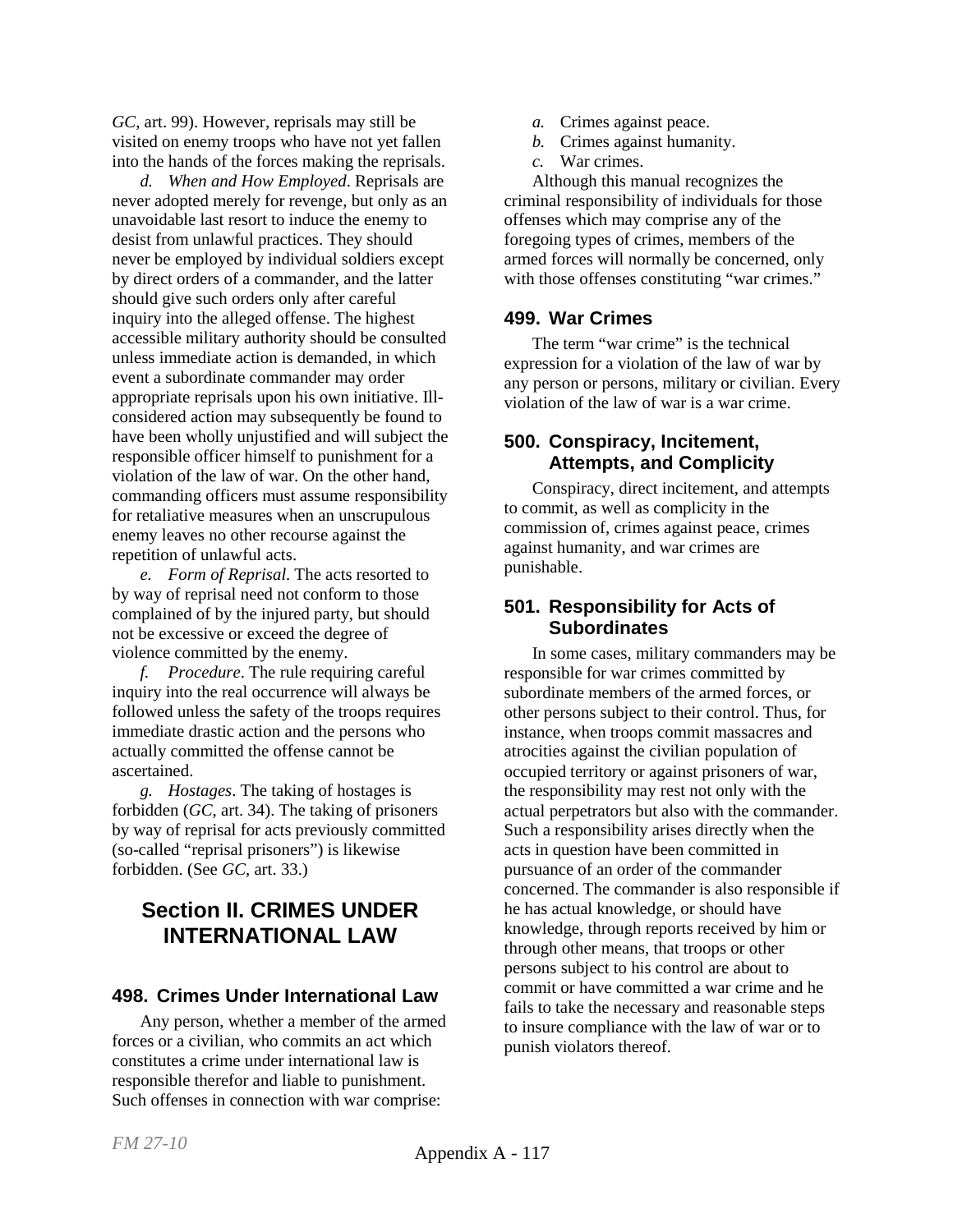#### **502. Grave Breaches of the Geneva Conventions of 1949 as War Crimes**

The Geneva Conventions of 1949 define the following acts as "grave breaches," if committed against persons or property protected by the Conventions:

*a.* GWS and GWS Sea.

**Grave breaches to which the preceding Article relates shall be those involving any of the following acts, if committed against persons or property protected by the Convention: willful killing, torture or inhuman treatment, including biological experiments, willfully causing great suffering or serious injury to body or health, and extensive destruction and appropriation of property, not justified by military necessity and carried out unlawfully** 

**and wantonly. (***GWS***, art. 50;** *GWS Sea***, art. 51.)**

*b. GPW*.

**Grave breaches to which the preceding Article relates shall be those involving any of the following acts, if committed against persons or property protected by the Convention: willful killing, torture or inhuman treatment, including biological experiments, willfully causing great suffering or serious injury to body or health, compelling a prisoner of war to serve in the forces of the hostile Power, or willfully depriving a prisoner of war of the rights of fair and regular trial prescribed in this Convention. (***GPW***, art. 130.)**

*c. GC*.

**Grave breaches to which the preceding Article relates shall be those involving any of the following acts, if committed against persons or property protected by the present Convention: willful killing, torture or inhuman treatment, including biological experiments willfully causing great suffering or serious injury to body or health, unlawful deportation or transfer or unlawful confinement of a protected person, compelling a protected person to serve in the forces of a hostile Power, or willfully depriving a protected person of the rights of fair and regular trial prescribed in the** 

**present Convention, taking of hostages and extensive destruction and appropriation of property, not justified by military necessity and carried out unlawfully and wantonly. (***GC***, art. 147.)** 

#### **503. Responsibilities of the Contracting Parties**

**No High Contracting Party shall be allowed to absolve itself or any other High Contracting Party of any liability incurred by itself or by another High Contracting Party in respect of breaches referred to in the preceding Article. (***GWS***, art. 51;** *GWS Sea***, art. 52;** *GPW***, art. 131;** *GC***, art. 148.)** 

#### **504. Other Types of War Crimes**

In addition to the "grave breaches" of the Geneva Conventions of 1949, the following acts are representative of violations of the law of war ("war crimes"):

*a.* Making use of poisoned or otherwise forbidden arms or ammunition.

- *b.* Treacherous request for quarter.
- *c.* Maltreatment of dead bodies.
- *d.* Firing on localities which are

undefended and without military significance.

- *e.* Abuse of or firing on the flag of truce.
- *f.* Misuse of the Red Cross emblem.

*g.* Use of civilian clothing by troops to conceal their military character during battle.

*h.* Improper use of privileged buildings for military purposes.

- *i.* Poisoning of wells or streams.
- *j.* Pillage or purposeless destruction.

*k.* Compelling prisoners of war to perform prohibited labor.

*l.* Killing without trial spies or other persons who have committed hostile acts.

*m*. Compelling civilians to perform prohibited labor.

*n*. Violation of surrender terms.

# **Section III. PUNISHMENT OF WAR CRIMES**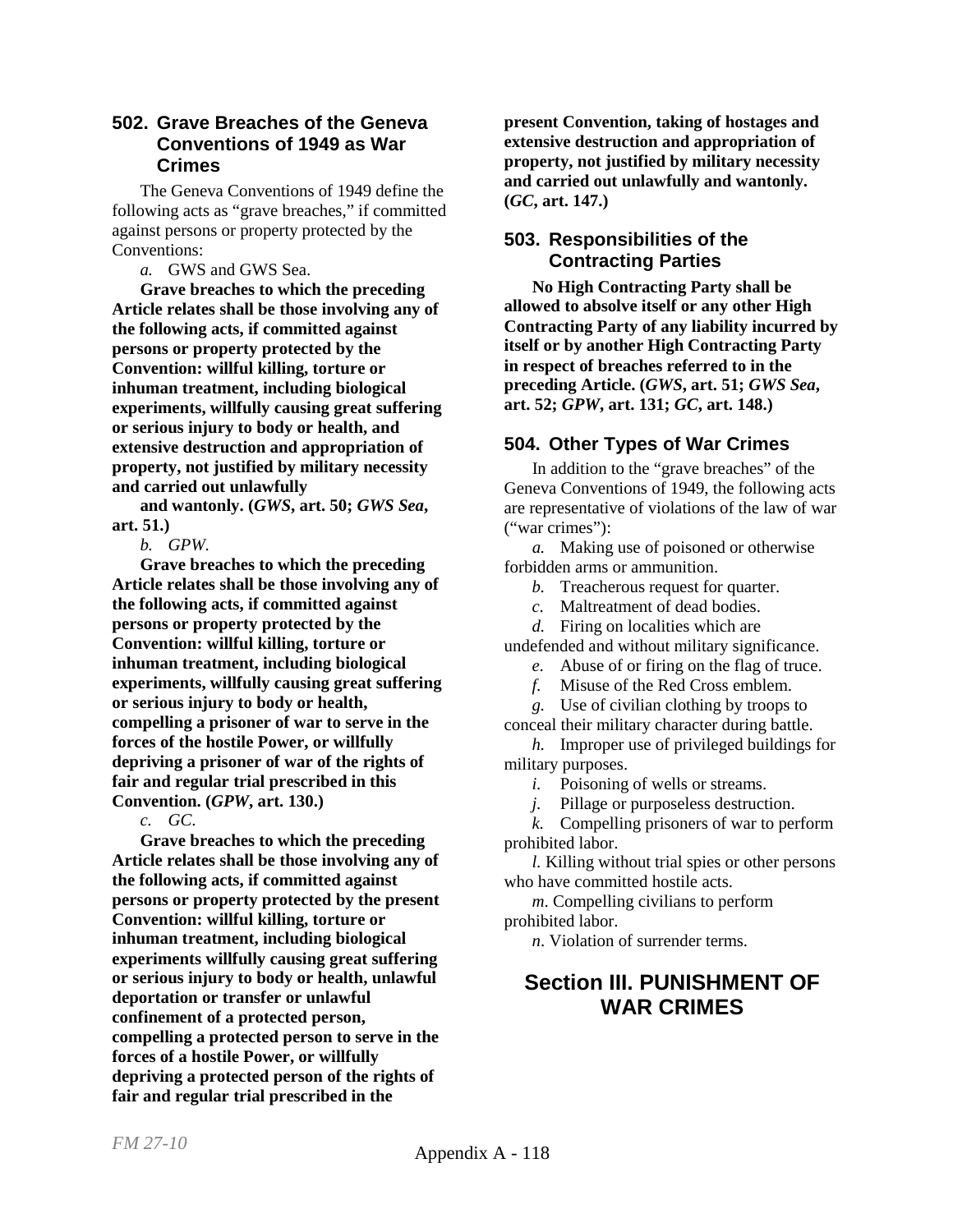#### **505. Trials**

*a. Nature of Proceeding*. Any person charged with a war crime has the right to a fair trial on the facts and law.

*b. Rights of Accused*. Persons accused of "grave breaches" of the Geneva Conventions of 1949 are to be tried under conditions no less favorable than those provided by Article 105 and those following (par. 181 and following) of *GPW* (*GWS*, art. 49; *GWS Sea*, art. 50; *GPW*, art. 129; *GC*, art. 146, 4th par. only; par. 506 herein.)

*c. Rights of Prisoners of War*. Pursuant to Article 85, *GPW* (par. 161), prisoners of war accused of war crimes benefit from the provisions of *GPW*, especially Articles 82-108 (paras. 158-184).

*d. How Jurisdiction Exercised*. War crimes are within the jurisdiction of general courtsmartial (UCMJ, Art. 18), military commissions, provost courts, military government courts, and other military tribunals (UCMJ, Art. 21) of the United States, as well as of inter-national tribunals.

*e. Law Applied*. As the international law of war is part of the law of the land in the United States, enemy personnel charged with war crimes are tried directly under international law without recourse to the statutes of the United States. However, directives declaratory of international law may be promulgated to assist such tribunals in the performance of their function. (See paras. 506 and 507.)

#### **506. Suppression of War Crimes**

*a. Geneva Conventions of 1949*. The Geneva Conventions of 1949 contain the following common undertakings:

**The High Contracting Parties undertake to enact any legislation necessary to provide effective penal sanctions for persons committing, or ordering to be committed, any of the grave breaches of the present Convention defined in the following Article.** 

**Each High Contracting Party shall be under the obligation to search for persons alleged to have committed, or to have ordered to be committed, such grave breaches and shall bring such persons, regardless of their nationality, before its own courts. It may also,** 

**if it prefers, and in accordance with the provisions of its own legislation, hand such persons over for trial to another High Contracting Party concerned, provided such High Contracting Party has made out a prima facie case.** 

**Each High Contracting Party shall take measures necessary for the suppression of all acts contrary to the provisions of the present Convention other than the grave breaches defined in the following Article.** 

**In all circumstances, the accused persons shall benefit by safeguards of proper trial and defence, which shall not be less favorable than those provided by Article 105 and those following of the Geneva Convention relative to the Treatment of Prisoners of War of August 12, 1949. (***GWS***, art. 49;** *GWS Sea***, art. 50;** *GPW***, art. 129;** *GC***, art. 146.)**

*b. Declaratory Character of Above Principles*. The principles quoted in a, above, are declaratory of the obligations of belligerents under customary international law to take measures for the punishment of war crimes committed by all persons, including members of a belligerent's own armed forces.

*c. Grave Breaches*. "Grave breaches" of the Geneva Conventions of 1949 and other war crimes which are committed by enemy personnel or persons associated with the enemy are tried and punished by United States tribunals as violations of international law.

If committed by persons subject to United States military law, these "grave breaches" constitute acts punishable under the Uniform Code of Military Justice. Moreover, most of the acts designated as "grave breaches" are, if committed within the United States, violations of domestic law over which the civil courts can exercise jurisdiction.

#### **507. Universality of Jurisdiction**

*a. Victims of War Crimes*. The jurisdiction of United States military tribunals in connection with war crimes is not limited to offenses committed against nationals of the United States but extends also to all offenses of this nature committed against nationals of allies and of cobelligerents and stateless persons.